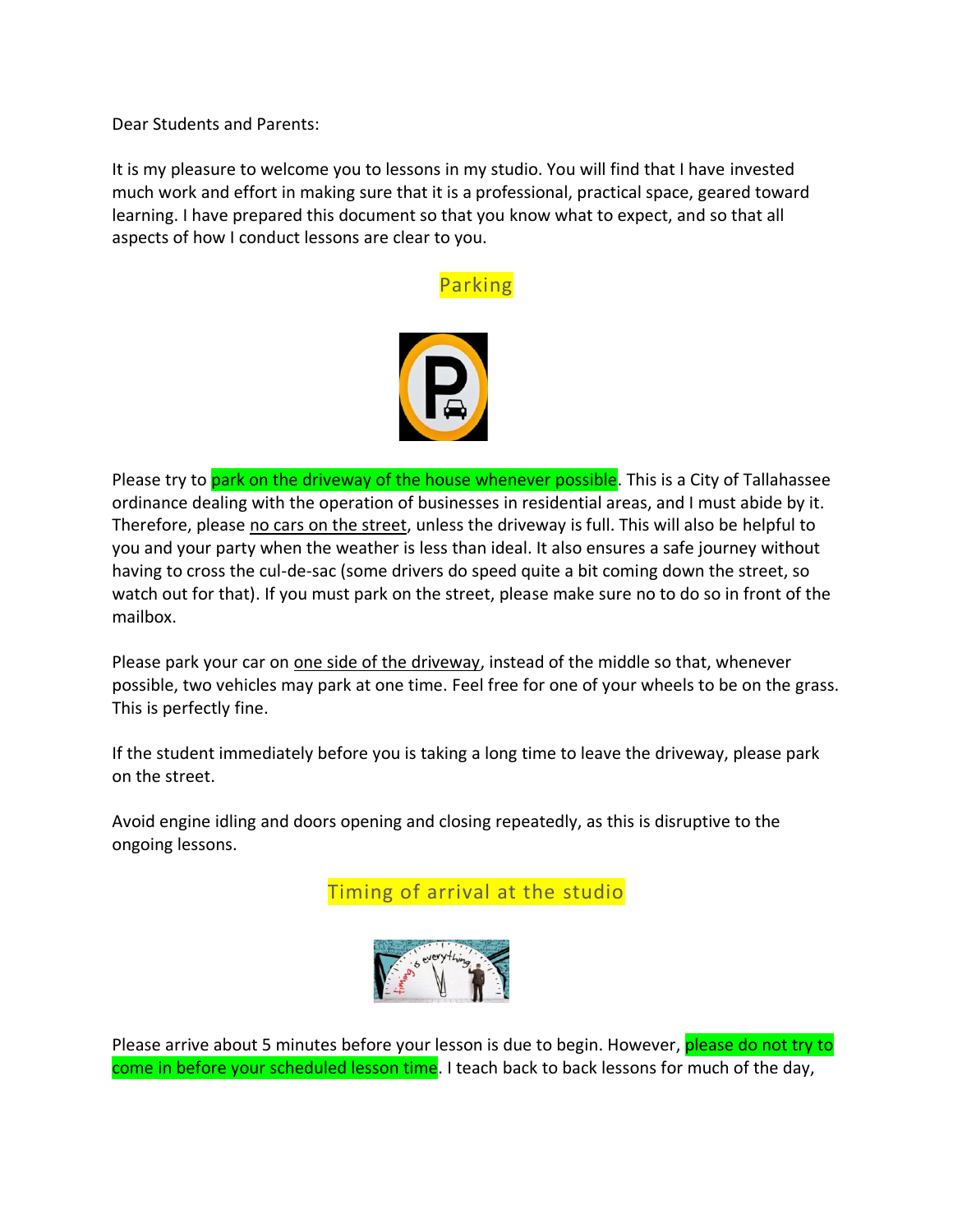and if you attempt to come in before your starting lesson time, chances are that I will not hear you from the studio.

At your scheduled lesson time, I will come out and greet you, while the student who I was teaching leaves. I rarely run late when I teach at the studio. In the unlikely event that I am running late, I will send a text and or email to alert you.

Try not to be late. If you are, we will not be able to have a full-length lesson, as I will likely have another student scheduled after you.

If you do arrive late, please do not wait outside. I will be ready to receive you at the moment your lesson is scheduled to start, so please ring the bell to make me aware of your presence.

Should you arrive early, please wait until your lesson time. If you ring the bell, even a few minutes before your lesson, the current student's lesson is interrupted. Even if you see the previous student leave, that is not your cue to come in, as I need the time between lessons for self-care, and other tasks.

So, the rule of thumb is, try to be right on time. Not late, but not early.



Piano lessons require careful listening by both student and instructor. Therefore, we need as close as we can to complete silence.



Silence your mobile devices. Vibrate mode is also discouraged, as it tends to distract both teacher and student as well. If you need to have a phone conversation, please walk outside of the studio and into the living room.

Please do not interfere with the lesson, correct the student or her behavior. That is my job, and I should be the one interacting with the student, and in charge of the lesson.